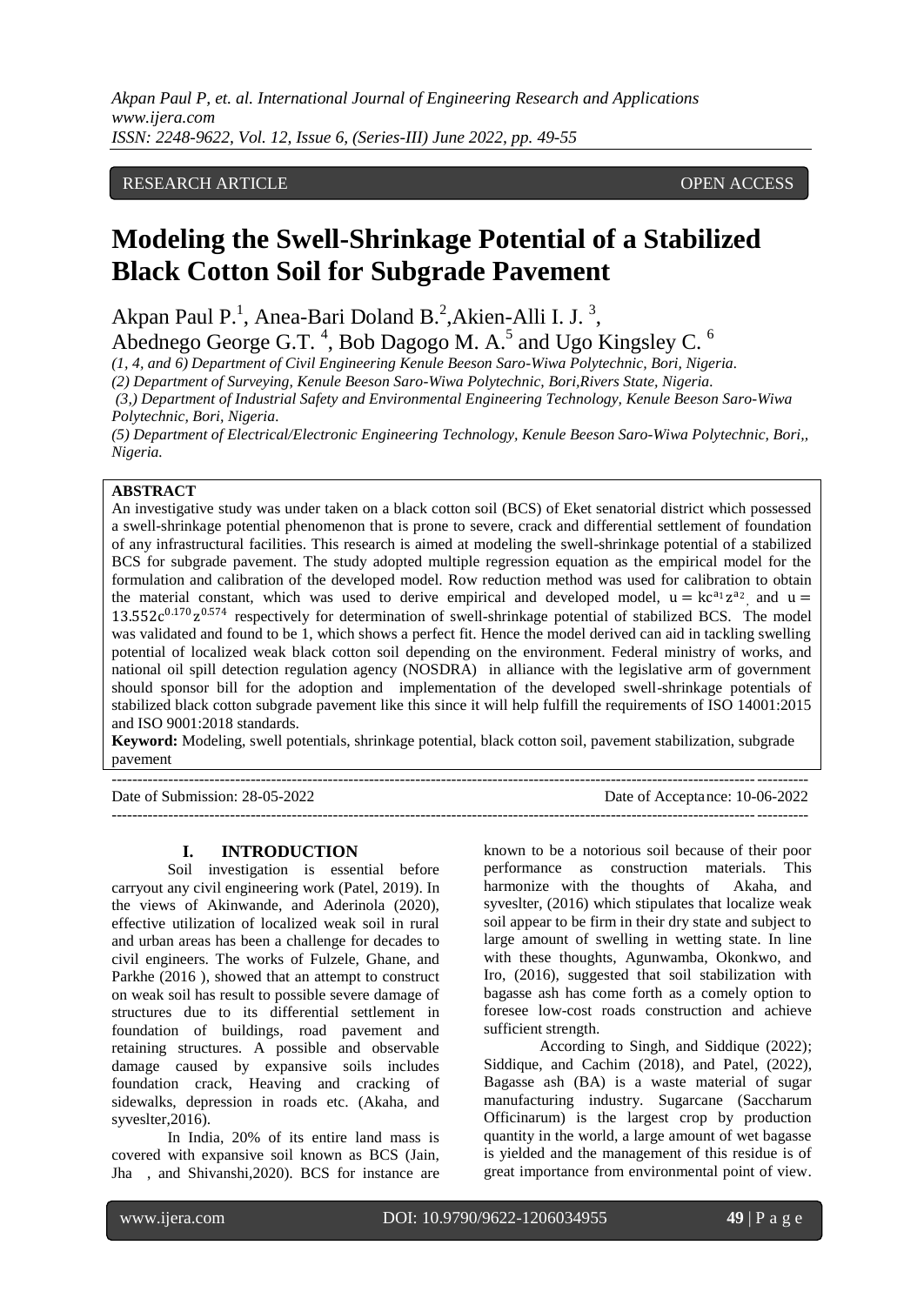The thoughts of Ouedraogo, Sawadogo, Sanou, Barro, Nassio, Seynou, and Zerbo (2022) showed that bagasse ash is produced by calcinations of sugar cane bagasse at temperatures ranging from  $550^{\circ}$ C to  $750^{\circ}$ C with a heating stage of 2 to 3 hours, resulting to the production of pozzolanic ashes, and cementious materials for production of cement. BA contain some proportions of dicalcuim (C2S), tricalcium silicates(C3S), quartz (SiO2), calcite (CaCO3), muscovite (KAl2AlSi3O10(OH)2), microcline (KAlSi3O8), and hematite (Fe2O3). The ashes are rich in amorphous silica with a high Blaine specific area and a density around 2,5 g/cm3 (Patel and Ouedraogo 2022). BA can improve the compressive strength, durability and mechanical properties of soil (Le, Sheen, and Nguyen, 2022; Hussien, and Oan 2022; Bersisa and Zekaria, 2021).

The unstable nature of the swell potential of BCS need to be determine to prevent collapse of civil engineering structures (Diome, and Biaye L, 2022; Fondjo, Theron, and Ray., 2021; Merouane, and Mamoune, 2018). Considering that the swelling stress in foundation design enhances the service life of construction ( Darikandeh, and Phanikumar , 2021; Khan,Wang, and Patterson, 2017), some scholars have developed swell potential model using different methods (Wang and Wei, 2015; Weerasinghe, Kodikara, and Bui, 2015). Hence, this research is aimed at develop a mathematical model of swell-shrinkage phenomenon that can aid in tackling swelling potential of localized weak BCS problems using the simplest approach not considered by other scholars.

#### **II. MATERIALS ANDMETHODS**

The materials used in carrying this research include BCS obtained from Eket, disturbed soil collector, and all laboratory equipments. The soil samples (BCS) were collected from Obok-idem in Eket local government area of Akwa Ibom state, having coordinates of 4°27'57''N 7°37'45''E. It was collected at a depth not less than 150mm from 8 different locations of about 4m apart using the method of disturbed sampling technique.

The same procedure for compaction and California bearing ratio test (WASC Method) was repeated for swelling test but with different blows of 27 and 54 respectively for the two specimens. After four days, the specimens were measured for swelling. The sample was placed under the penetration piston and surcharge load of about 10*1b* was introduced on the specimen.

#### **2.1 Swell data**

Swell after 4 days = expected value for swell potential

Height of spearmen= (swell after 4 days)/(116.43 cm) x  $100\%$  2.1

Swell-Shrinkage potential is a function of environmental factors, soil properties and stress condition of the soil with reference to the environment. Hence the main variables chosen for the formulation of the model are optimum moisture content (OMC), maximum dry density (MDD) and California bearing ratio (CBR). The average values of the test result carried out for OMC, MDD and CBR were tabulated and present in table 2.1

The approach used for the development of the model was multiple regression analyses. The CBR value is the dependent variable (y), while bagasse ash and lime (Z), and average OMC are independent variable.

Mathematically, it is expressed as  $CBR$  VALUE = Y, MDD = Z AND OMC = C Consider a regression model of the form;  $y = kc^{a_1}z$ <sup>2</sup> 2.2

Where k,  $a_1$  and  $a_2$  are material constants. Thus, summarizing equation (2.2) to multiple regression models, by taking the logarithm of both sides, we have

 $\log y = \log k + a_1 \log c + a_2 \log z$  2.3 The coefficient value estimate of k,  $a_1$  and  $a_2$  were obtained by calibrating the parameter for formulation of model in table.2.1 using row reduction method.

Solving the equations simultaneously, we obtained the developed model from the empirical model.

**2.2 Calculation for calibration of the developed model. Table 2.1. Average Moisture Content, CBR Value For BA and Lime for Ikot Abasi BCS.**

| THOR THE HIGH DIGIT CONTRACT ON A SERVE AND THE CONTRACT OF THE CONTRACT OF THE CONTRACT OF CONTRACT OF CONTRACT O |       |        |      |        |      |        |        |  |
|--------------------------------------------------------------------------------------------------------------------|-------|--------|------|--------|------|--------|--------|--|
| Average Mc $(c)$                                                                                                   | 19.9  | 21.0   | 22.8 | 23.8   | 24.4 | 24.9   | 25.3   |  |
| Bagasse Ash and Lime                                                                                               | 60    | 60     | l 20 | 180    | 240  | 300    | 360    |  |
| (Z)                                                                                                                |       |        |      |        |      |        |        |  |
| CBR value (7)                                                                                                      | 36.39 | 160.65 |      | 194.46 | 19   | 227.89 | 149.36 |  |

 $Y=kc^{a1} z^{a2}$ Log  $y = logK + {^{a1}}logC + {^{a2}}log^2$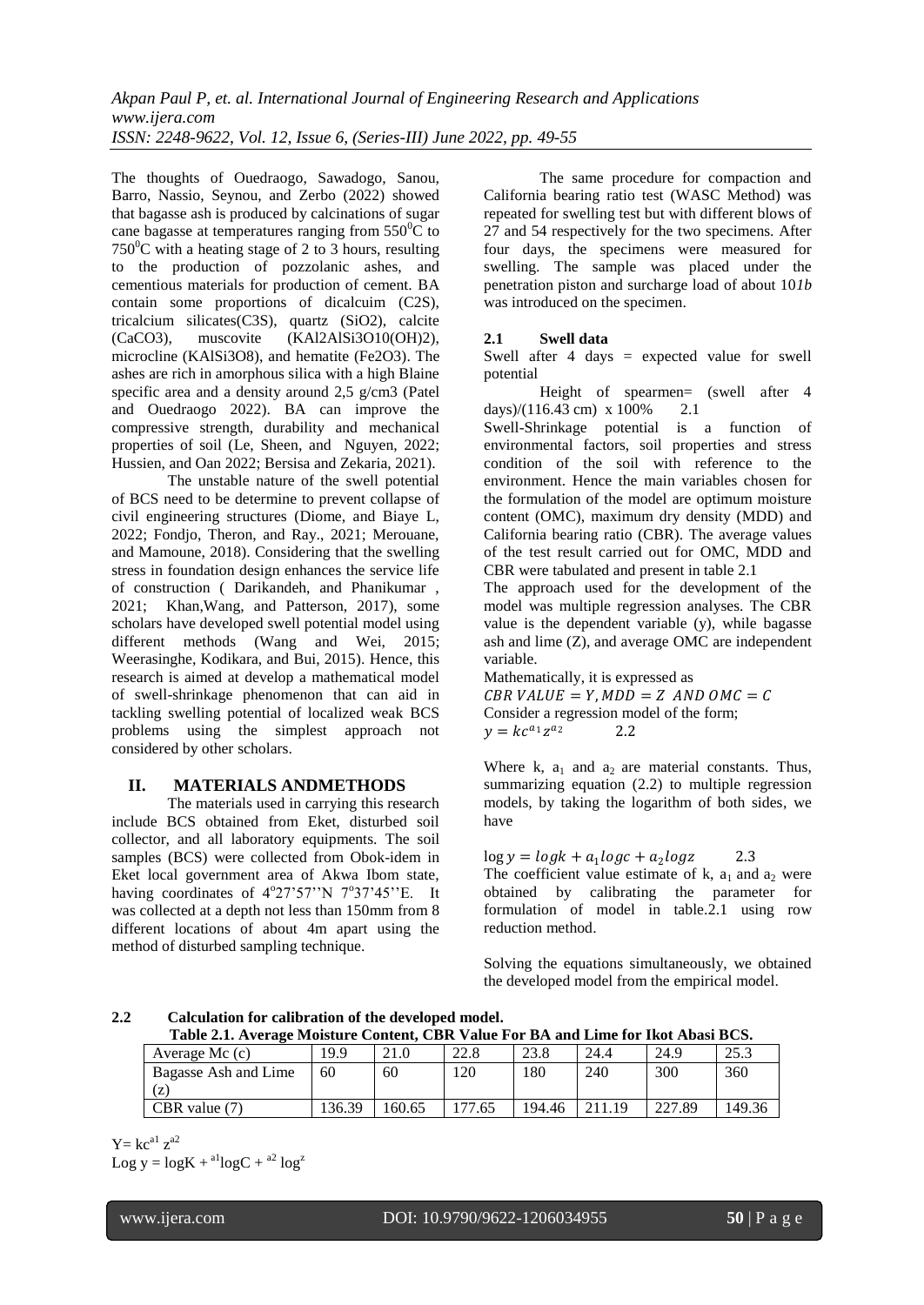| $\text{Log}$ <sup>y</sup> | log <sup>c</sup> | Log <sup>z</sup> | $Logx$ <sup>c-</sup> | Log <sub>x</sub> <sup>z</sup> | $\text{Log}_{x}^{z} \text{log}^{c}$ | $Log_x^y$ | Log <sup>y</sup> |
|---------------------------|------------------|------------------|----------------------|-------------------------------|-------------------------------------|-----------|------------------|
|                           |                  |                  | log <sup>c</sup>     | log <sup>z</sup>              |                                     | log z     | log <sup>c</sup> |
| 2.135                     | 1.299            | 1.778            | 1.687                | 3.161                         | 2.310                               | 3.796     | 2.773            |
| 2.206                     | 1.322            | 1.778            | 1.748                | 3.161                         | 2.351                               | 3.922     | 2.916            |
| 2.250                     | 1.358            | 2.079            | 1.844                | 4.322                         | 2.823                               | 4.678     | 3.056            |
| 2.289                     | 1.376            | 2.255            | 1.893                | 5.085                         | 3.103                               | 5.162     | 3.175            |
| 2.325                     | 1.387            | 2.380            | 1.924                | 5.664                         | 3.301                               | 5.534     | 3.225            |
| 2.358                     | 1.396            | 2.477            | 1.949                | 6.136                         | 3.458                               | 5.841     | 3.292            |
| 2.397                     | 1.403            | 2.556            | 1.968                | 6.533                         | 3.586                               | 6.127     | 3.363            |
| 2.428                     | 1.413            | 2.623            | 1.967                | 6.880                         | 3.706                               | 6.369     | 3.431            |
| 18.388                    | 10.954           | 17.926           | 14.98                | 40.942                        | 24.638                              | 41.429    | 25.231           |

 $\begin{bmatrix} \varepsilon c & \varepsilon c \end{bmatrix}$ <sup>2</sup>  $\mathcal{E}z$  $\mathcal{E} z \quad \mathcal{E} z^2$ <sup>2</sup>  $\mathcal{E}z \cdot \mathcal{E}_c$ I  $a^1$  $\begin{bmatrix} a^1 \\ a^2 \end{bmatrix} =$ 25.231 41.429 I  $nk + a^1 \mathcal{E}c + a^1 \mathcal{E}c^2$  $=\mathcal{E}y$  (1)  $k\mathcal{E}c + a^1 \mathcal{E}c^2 + a^2 \mathcal{E}z = \mathcal{E}y$ .  $\mathcal{E}c$  (2)  $k\mathcal{E}_c + a^1 \mathcal{E} z^2 + a^2 \mathcal{E} z$ .  $\mathcal{E}c = \mathcal{E} y$ .  $\mathcal{E} z$  (3)  $\begin{vmatrix} 10.954 & 14.98 & 17.926 \end{vmatrix} = \begin{vmatrix} a^1 \end{vmatrix}$ 7 10.954 14.98 ] [k 17.926 40.942 24.638  $a^2$  $7K + 10.954 \text{ a}^1 + 14.980 \text{ a}_2 = 18.388$  (5)  $10.954K + 14.98a_1 + 17.926a_2 = 25$  (6)  $17.926K + 40.9842a_1 + 24.638a_2 = 41.492$  (7) 10.954  $\frac{7.534}{7}$  (7k + 10.954a<sub>1</sub> + 14.980a<sub>2 = 18.388</sub>)  $1.564 (10.954k + 17.141a<sub>1</sub> + 23.429a<sub>2</sub> = 28.758)$  $(10.954k + 14.980a_1 + 17.926a_2 = 25.231)$  $0 + 2.161a_1 + 5.503a_{2=3.527}$  $=2.161a_1 + 5.503a_1 = 3.527$  (8) Again 17.926  $\frac{3220}{7}(7k + 10.954a_1 + 14.980a_2 = 18.388)$  $2.561 = 17.926K + 28.052a_1 + 38.364a_2 = 47.092$  $17.926K + 40.942a_1 + 24.638a_2 = 41.492$  $0 - 12.890a_1 + 13.726a_2 = 5.663$  $=12.890a_1 + 13.726a_2 = 5.663$  (9) Therefore,  $2.161a_1 + 5.503a_2 = 3.527$  $=12.890a_1 + 13.726a_2 = 5.663$  $=\frac{12.890}{3.161}$  $\frac{22.690}{2.161}$  (2.161 $a_1 + 5.503a_2 = 3.527$ )  $= 5.965 = 12.890a_1 - 32.824a_2 = 21.039$  $=\frac{(12.890a_1+13.726a_2=5.663)}{0.4655}$  $0-46.55a_2 = -26.702$ <br>46.550 $a_2 = -26.7020$  $\frac{1.550a_2}{46.55} = \frac{-26.7020}{46.550}$ 46.550  $a_2 = 0.574$ Substituting  $a_2$  back into equation (8)  $2.161a_1 + 5.503(0.5+4) = 3.527$  $2.161a_1 + 3.158 = 3.527$  $a_1 = \frac{3.527 - 3.158}{2.161}$  $\frac{27-3.158}{2.161} = \frac{0.369}{2.161}$ 2.161  $= 0.170$  $a_1 = 0.170$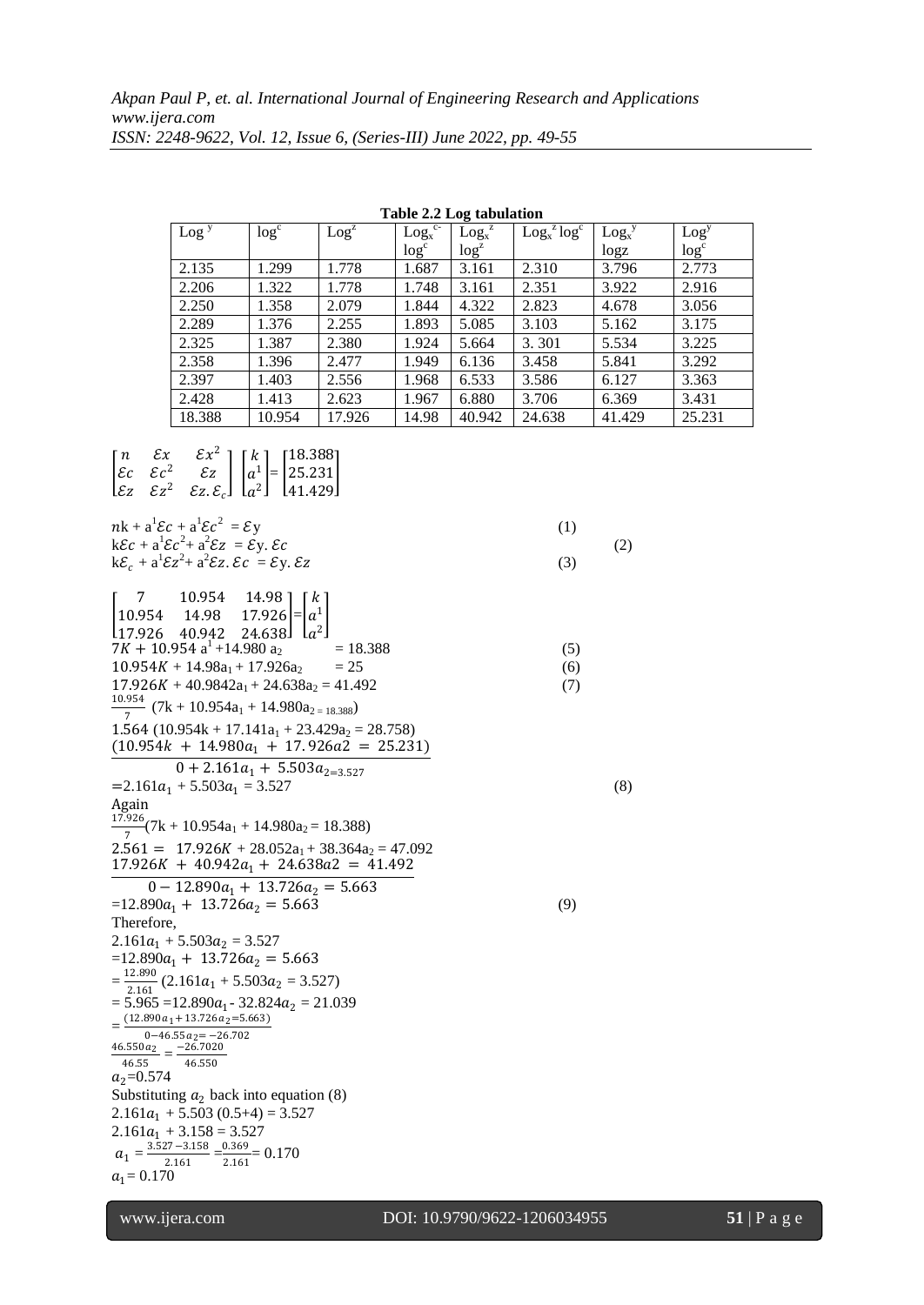*Akpan Paul P, et. al. International Journal of Engineering Research and Applications www.ijera.com ISSN: 2248-9622, Vol. 12, Issue 6, (Series-III) June 2022, pp. 49-55*

Substituting  $a_1$  and  $a_2$  back into equation (5)  $7k + 10.954(0.170) + 14.980(0.574) = 18.388$  $7k + 1.862 + 8.599 = 18.388$  $7k = \frac{18.388 - 1.862 - 8.599}{7} = \frac{18.388 - 10.461}{7}$ 7 7  $K = 7.927 = 1.132$ 7 Log K =1.132  $K = 1.132 = 13.552$ Hence  $K = 13.552$  $\mu = 13.552C$ . 0.170. Z.0.574 developed (10)  $y=$  kc $^{a1}$ . z empirical (11)

where

 $\mu$ = Swell-shrinking potential

C= Moisture content

Z= Bagasse Ash and Limes

| v        | μ        | $[y-y]2$  | $[\mu - y]2$ | $-y$  2 |
|----------|----------|-----------|--------------|---------|
| 136.39   | 150.860  | 3316.6081 | 1855.0249    | 13.930  |
| 160.65   | 155.590  | 1110.8889 | 1473.7921    | 5.060   |
| 177.65   | 183.991  | 266.6689  | 99.7801      | 6.341   |
| 194.46   | 202.118  | 0.234     | 66.2270      | 7.658   |
| 211.190  | 215.292  | 296.322   | 454.2013     | 4.102   |
| 227.890  | 226.220  | 1150.6081 | 1039.4176    | 1.670   |
| 249.600  | 235.485  | 3316.160  | 1722.6650    | 14.115  |
| 1357.830 | 1369.556 | 9234.9109 | 6.711.108    | 52.876  |

 $\acute{y}=\frac{\varepsilon\gamma}{n}$  $\frac{5r}{n}$  = 193.98  $\mathcal{S}\varepsilon\varepsilon = \frac{52.876}{7}$  $\frac{1070}{7}$  = 7.553 Alternatively  $R^2 = \frac{\varepsilon \mu / n}{n}$  $\frac{\varepsilon \mu / n}{\varepsilon \gamma / n} = \frac{1369.556/7}{1357.830/7}$  $\frac{1359.330}{1357.830/7} = 1.000$ Pearson  $(R) = 1.000$  percent mode  $R = \frac{[\mu - y]2}{[\gamma - \dot{\gamma}]2} = \frac{6711.108}{9234.9109}$  $\frac{6711.106}{9234.9109} = 0.7268$ R= 72.68%  $\mathcal{S}\varepsilon\varepsilon = 7.553\%$ µ= 13.552 C 0.170 0.574 When  $x_1 = 60$ ,  $x_2 = 19.9$  $\mu$ <sub>= 13.552 (60)</sub>  $^{0.170}$  (19.9)<sup>0.574</sup> = 150.860 When  $x_1 = 60$ ,  $x_2 = 21.0$  $\mu$ <sub>= 13.552 (60)</sub>  $^{0.170}$  (21.0)  $^{0.574}$  $=13.552$  x 2.00 x 5.740  $=155.59$ When  $x_1=120$ ,  $x_2 = 22.8$  $\mu$ =13.552 x (21.0)<sup>0.170</sup> (22.8)<sup>0.574</sup> = 13.552 (2.256) (6.018) =183.991 Ans *Where*  $x_1=180$ ,  $x_2 = 23.8$  $\mu$  = 13.552 x (180)<sup>0.170</sup> (23.8)<sup>0.574</sup> =13.552 (2.418) (6.168)= 202.118 Ans *When*  $x_1 = 240$ ,  $x_2 = 24.4$  $\mu$ =13.552 (2.539)<sup>0.170</sup> (24.4)<sup>0.574</sup> =13.552 (2.539) (6.257) = **215.292** Where  $x_1 = 300$ ,  $x_2 = 24.9$  $\mu$ =13.552 (300)<sup>0.170</sup> (24.9)<sup>0.574</sup>=13.552 (2.637) (6.257) = **226.220** Where  $x_1 = 360$ ,  $x_2 = 25.3$ 

l

www.ijera.com DOI: 10.9790/9622-1206034955 **52** | P a g e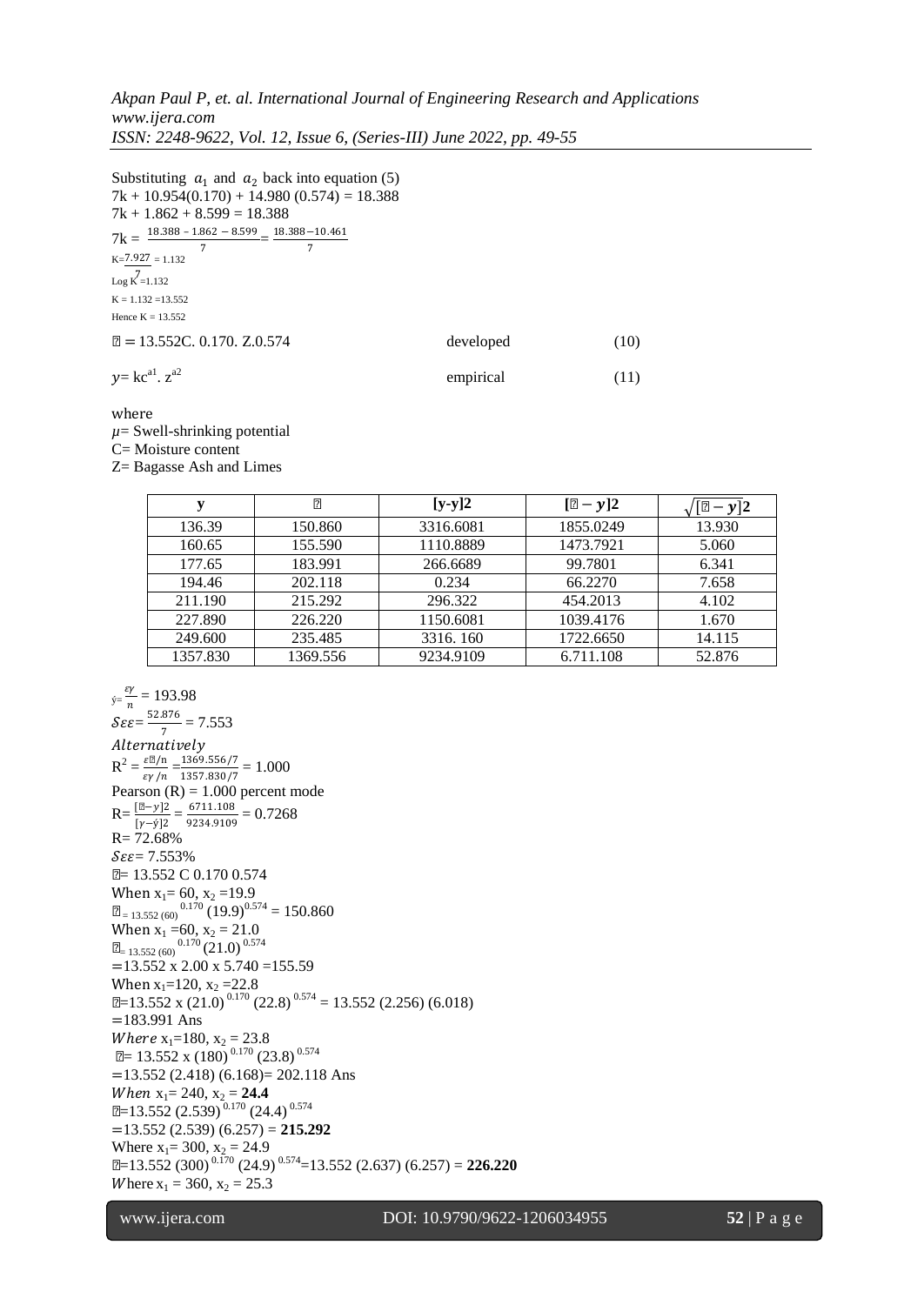$\mu$  = 13.552 (360)<sup>0.170</sup> (25.3)<sup>0.574</sup> = 13.552 (2.720) (6.388) = **235.485** 

Where  $x_1$  and  $x_2$  represents percentage replacement of BA and lime admixtures, and the moisture content of stabilized black cotton subgrade pavement respectively.

# **III. RESULTS AND DISCUSSION**

| Average Mc $(c)$     | 19.9   | 21.0   | 22.8  | 23.8   | 24.4   | 24.9   | 252<br>ر. رے |
|----------------------|--------|--------|-------|--------|--------|--------|--------------|
| Bagasse Ash and Lime |        | 60     | 120   | 180    | 240    | 300    | 360          |
| (Z)                  |        |        |       |        |        |        |              |
| CBR value $(7)$      | 136.39 | 160.65 | 77.65 | 194.46 | 211.19 | 227.89 | 149.36       |

#### **Discussion of Result in table 2.1**

- i. Table 2.1 is the average value of the MC, CBR value for BA and lime BCS stabilization carried out on Eket soil.
- ii. Row two is the percentage replacement of Bagasse ash used for stabilization of black cotton soil obtained from Eket, ranging from 0% to 360% partial replacement.
- iii. Row one is the average OMC of the stabilized BCS for varying percentage replacement of bagasse ash and lime.
- iv. Row three is the average CBR value of the stabilized BCS of varying percentage replacement of bagasse ash and lime.

The empirical and developed model for swellshrinkage potential of Eket stabilized BCS for subgrade pavement are presented below

$$
\mu = 13.552C^* \ 0.170^* \ Z0.574
$$
\ndeveloped (10)

 $y=$  kc<sup>a1</sup>.  $z^{a2}$ 

$$
empirical \t(11)
$$

## **Discussion of equation 10 and 11**

- i. The empirical model was statistically developed from table 2.1 above.
- ii. Equation 10 is the developed model for the swell-shrinkage potential of Eket stabilizes BCS.
- iii. Equation 11 is the empirical model for the swell-shrinkage potential of Eket stabilizes BCS
- iv. µ, C, and Z represent the swell-shrinkage potential, average OMC and percentage replacement of BA and lime admixtures.
- v. The swell-shrinkage potential of stabilized BCS for subgrade pavement can be used to predict for similar soil in other cities, town and villages in the Niger delta.

#### **IV. CONCLUSION**

The empirical and developed model for the swell-shrinkage potential of Eket stabilized BCS are

 $y=$  kc<sup>a1</sup>.  $z^{a2}$  and  $\mu=13.552C^*$  0.170\* Z0.574 respectively. Where µ, C, and Z represent the swellshrinkage potential of Eket stabilized BCS for subgrade pavement, OMC and percentage replacement of BA and lime admixtures. The developed swell-shrinkage potential model can be used to predict similar soil in other cities, town and villages in the Niger delta where BCS exist.

# **V. RECOMMENDATION**

Federal ministry of works, and national oil spill detection regulation agency (NOSDRA) in alliance with the legislative arm of government should sponsor bill for the adoption and implementation of the developed swell-shrinkage potentials model for black cotton subgrade pavement stabilization like this since it is resourceful and will help fulfill the requirements of ISO 14001:2015 and ISO 9001:2018 standards.

#### **CONTRIBUTION TO KNOWLEDGE**

Swell-shrinkage model like this will help geotechnical engineers predict the behavior of black cotton soil for improved foundation analysis and design hereby preventing future collapse of high way and building infrastructures on black cotton soil.

#### **REFERENCES**

- [1]. Agunwamba, J.C., Okonkwo, U. N., and Iro, U. I. (2016). Geometric Models For Lateritic Soils Stabilized With Cement and Bagasse Ash: Journal of Technology. 35: 769-777
- [2]. Akaha, c., and Syveslter, T, (2016) Geotechnical And Chemical Evaluation of Tropical Red Soils In A Deltaic Environment Implications For Road Construction.
- [3]. Akinwande, J., and Aderinola O.R. (2020). Sub-Soil Investigation of A Proposed Construction Site At Ado -Ekti, South Western, Nigeria. 7:11471- 11476.
- [4]. [https://www.researchgate.net/publication/342](https://www.researchgate.net/publication/342571551_Sub-Soil_Investigation_Of_A_Proposed_) [571551\\_Sub-](https://www.researchgate.net/publication/342571551_Sub-Soil_Investigation_Of_A_Proposed_)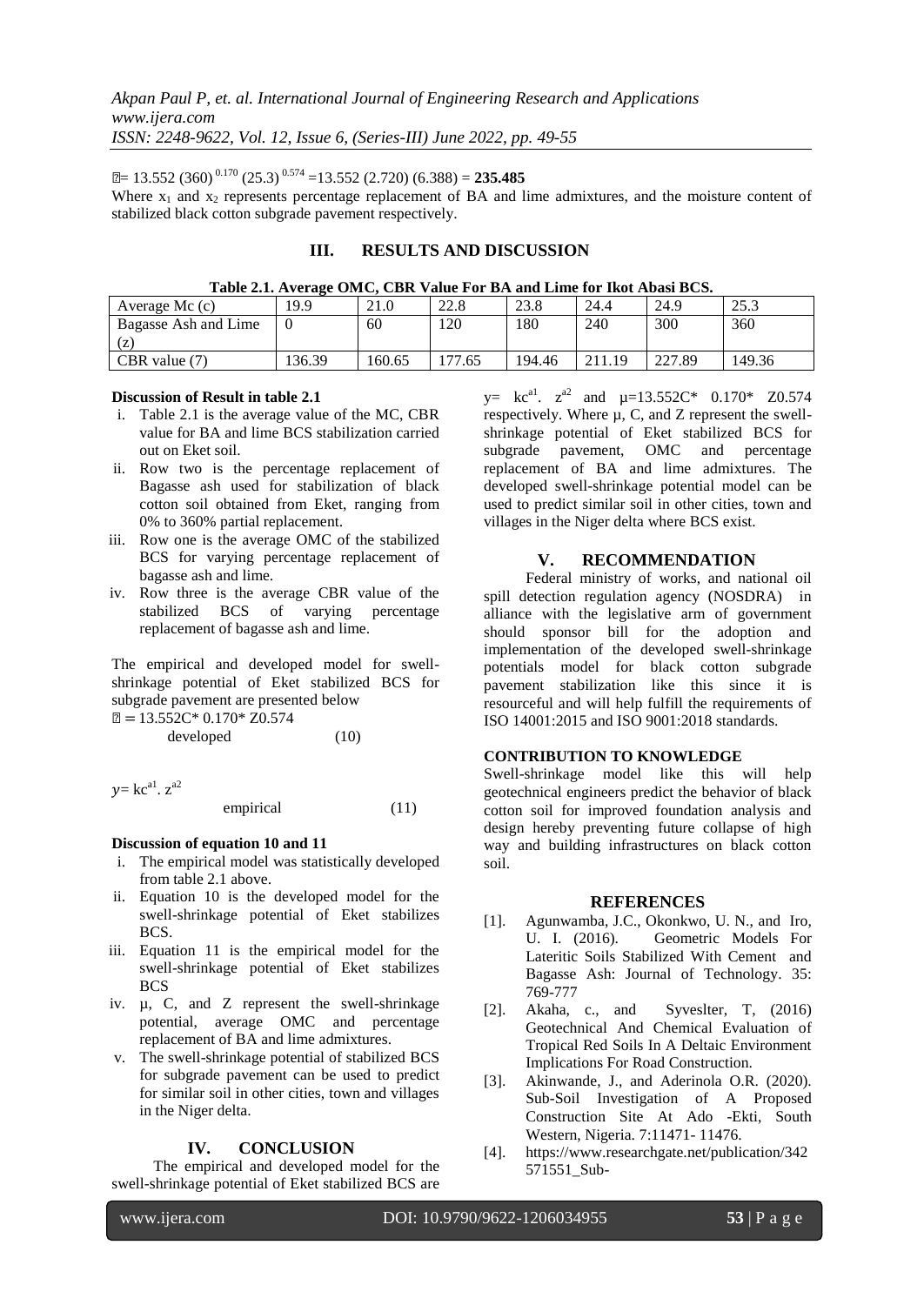Soil Investigation Of A Proposed Construction\_Site\_At\_Ado\_- Ekti\_South\_Western\_Nigeria

- [5]. Bersisa A., and Zekaria A. (2021). Assessment of the Mechanical Properties of Bagasse Ash Concrete, Engineering Science. (6) 3: 39-44. doi: 10.11648/j.es.20210603.12
- [6]. Darikandeh F., and Phanikumar B. R (2021) Swell-shrink Behaviour of an Expansive Soil Stabilised by CCR-fly ash (FA) Columns and CCR-FA blends, Geomechanics and Geoengineering, DOI: 10.1080/17486025.2021.1928766
- [7]. Diome F., and Biaye L.(2022). Study of Shrinkage and Swelling Phenomena in Clay Soils of Fanaye Middle Senegal River Valley): Simulation of Water Transfers in a Soil Column, Open Journal of Soil Science, 12: 151-169, https://doi.org/10.4236/ojss.2022.124006 <https://www.scirp.org/journal/ojss>
- [8]. Fondjo A. A., Theron E., and Ray R.P. (2021). Semi-Empirical Model for Predicting the Swelling Stress of Compacted, Unsaturated Expansive Soils. Civil Engineering and<br>Architecture. 9 (1) : 225 - 239. Architecture,  $9 \quad (1)$  : 225 -DOI:10.13189/cea.2021.090119
- [9]. Fulzele U.G.,.Ghane V.R, Parkhe , (2016 ). Study of Structures in Black Cotton Soil, International Journal of Advances in Science, D.D.Engineering and Technology(IJASEAT)  $(4)$  2 : 136-140
- [10]. Hussien N.T., and Oan A.F. (2022).The use of sugarcane wastes in concrete. J. Eng. Appl. Sci. (69)31 [https://doi.org/10.1186/s44147-](https://doi.org/10.1186/s44147-022-00076-6) [022-00076-6](https://doi.org/10.1186/s44147-022-00076-6)
- [11]. Jain A. K., Jha A. K., Shivanshi(2020). Geotechnical behavior and micro-analyses of expansive soil
- [12]. amended with marble dust, Soils and Foundations 60 (2020) : 737–751, .https://doi.org/10.1016/j. sandf.2020.02.013 http://creativecommons.org/licenses/by-ncnd/4.0/
- [13]. Khan M. ,Wang J., and Patterson W., (2017). A study of the swell-shrink behavior of expansive Moreland clay. International Journal of Geotechnical Engineering. 13: 1- 13. 10.1080/19386362.2017. 1351744. [https://www.researchgate.net/publication/318](https://www.researchgate.net/publication/318715021_A_study_of_the_swell-shrink_behavior_) [715021\\_A\\_study\\_of\\_the\\_swell](https://www.researchgate.net/publication/318715021_A_study_of_the_swell-shrink_behavior_)[shrink\\_behavior\\_](https://www.researchgate.net/publication/318715021_A_study_of_the_swell-shrink_behavior_) of\_ expansive\_Moreland\_clay
- [14]. Le D.H., Sheen Y.N. And Nguyen,K.H. (2022).Enhancing compressive strength and durability of self-compacting concrete

modified with controlled-burnt sugarcane bagasse ash-blended cements. Front. Struct. Civ. Eng.  $(16):161-174$ <https://doi.org/10.1007/s11709-021-0796-7>

- [15]. Merouane F. Z and Mamoune S.(2018). M. A. Prediction of Swelling Parameters of Two Clayey Soils From Algeria Using Artificial Neural Networks, Mathematical Modelling in Civil Engineering, (14) 3: 11‐26, Doi: 10.2478/mmce‐2018‐0008
- [16]. Ouedraogo M., Sawadogo M., Sanou I., Barro M., Nassio S., Seynou M., and Zerbo L. (2022). Characterization of Sugar Cane bagasse ash from Burkina Faso for Cleaner Cement Production: Influence of calcination temperature and duration, Results in Materials, (4) [https://doi.org/10.](https://doi.org/10) 1016/j.rinma.2022.100275. [https://www.sciencedirect.com/science/article](https://www.sciencedirect.com/science/article/pii/S2590048X22000231) [/pii/S2590048X22000231](https://www.sciencedirect.com/science/article/pii/S2590048X22000231)
- [17]. Patel A.(2019). Geotechnical Investigations and Improvement of Ground Conditions, - Soil stabilization, Woodhead Publishing Series in Civil and Structural Engineering, 19-27, https://doi.org/10.1016/B978-0-12- 817048-9.00003-2. [https://www.sciencedirect.com/science/article](https://www.sciencedirect.com/science/article/pii/B9780128170489000032) [/pii/b9780128170489000032](https://www.sciencedirect.com/science/article/pii/B9780128170489000032)
- [18]. Patel D. (2022). Study of partial replacement of bagasse ash in concrete. 3. 983-992. 10.55248/gengpi. 2022.3.3.6. [https://www.researchgate.net/publication/359](https://www.researchgate.net/publication/359648311_Study_of_partial_replacement_of_bagasse_) [648311\\_Study\\_of\\_partial\\_replacement\\_of\\_ba](https://www.researchgate.net/publication/359648311_Study_of_partial_replacement_of_bagasse_) [gasse\\_a](https://www.researchgate.net/publication/359648311_Study_of_partial_replacement_of_bagasse_)sh\_in\_concrete
- [19]. Siddique R., and Cachim P. (2018). Waste and Supplementary Cementitious Materials in Concrete, Woodhead Publishing Series in Civil and Structural Engineering,599-621, https://doi.org/10.1016/B978-0-08-102156- 9.00034-1. https://www.sciencedirect.com/science/article

/pii/B9780081021569000341

- [20]. Singh M., Singh J, and Siddique R.(2022). Sustainable Concrete Made with Ashes and Dust from Different Sources, Bagasse ash , Woodhead Publishing Series in Civil and Structural Engineering,: 177-233, https://doi.org/10.1016/B978-0-12-824050- 2.00001-2. https://www.sciencedirect.com/science/article
- /pii/B9780128240502000012 [21]. Wang G. and Wei X. (2015). Modeling swelling–Shrinkage Behavior of Compacted Expansive Soils During Wetting–Drying Cycles , Can. Geotech. J. 52: 783–794, dx.doi.org/10.1139/cgj-2014-0059